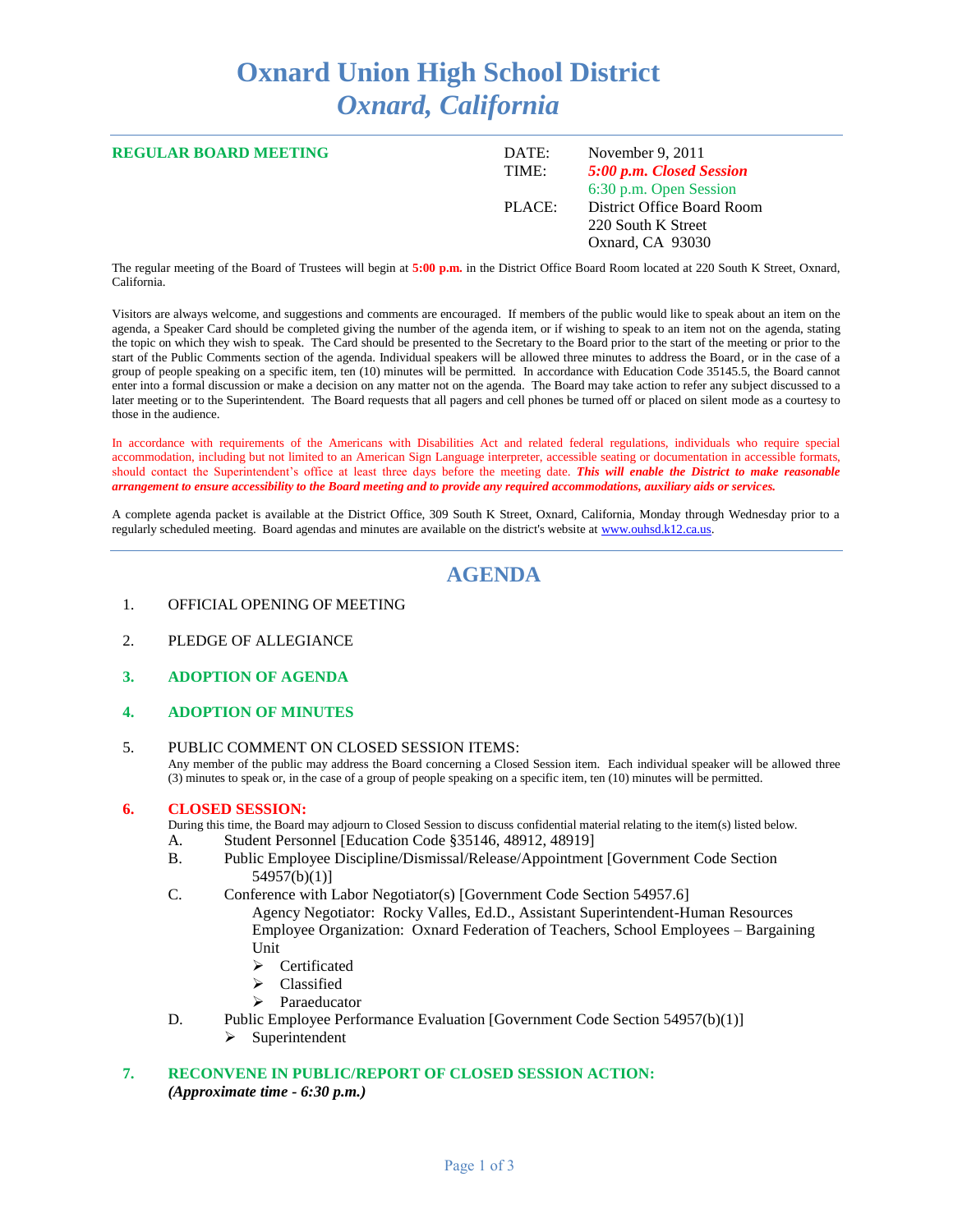Board Meeting Agenda November 9, 2011

#### **8.** AUDIENCE TO ADDRESS BOARD OF TRUSTEES:

Those persons wishing to address the Board may do so at this time by completing a Speaker Card, located on the back table, and presenting it to the recording secretary. Please address your comments to the Board President. The Card should be completed giving the number of the agenda item, or if wishing to speak to an item not on the agenda, stating the topic on which they wish to speak. Individual presentations are limited to three (3) minutes each, or in the case of a group of people speaking on a specific item, ten (10) minutes will be permitted. Please refer to the complete text of Oxnard Union High School District Board Policy 910: *Procedures for Communicating with the Board of Trustees*.

#### **9. SUPERINTENDENT'S REPORTS:**

- A. Special Presentation: *Oxnard Union High School District Solar Projects*
- B. Regular Report: *Student Representative to the Board of Trustees, 2011-12 School Year*
- C. Board Recognition: *National Merit Scholarship*
- D. Board Recognition: *District Employees of the Year*
	- *Paraeducator*
	- *Classified*
	- *Certificated*
- E. Board Presentation: *Granicus, Inc.*
- F. Board Report:: *Migrant Education*
- G. Board Report: *English Language Learner Education*
- H. Board Update: *New Schools and Facility Focus Group*

### **10. CONSENT CALENDAR:**

- A. Consideration of Approval of Non-Public School Placement for Student Case Numbers Twenty and Twenty-One, According to the Recommendation of the Student's IEP Team and the Director of Special Education
- B. Consideration of Approval of Student Expulsion by Recommendation of the Administrative Panel
- C. Consideration of Approval of Stipulated Student Expulsion by Agreement of the School Principal, the Student, and the Students' Parent/Guardian, as per Board Policy 5144, Section 22
- D. Consideration of Approval of Student Readmission from Expulsion, as per Board Policy 5144, Section 16 N
- E. Consideration of Denial of Student Readmission from Expulsion, as per Board Policy 5144, Section 16
- F. Consideration of Waiver of CAHSEE Requirement for the Oxnard Union High School District Students with Disabilities
- G. Consideration of Approval of Certificated and Classified Personnel
- H. Consideration of Approval of Designation of Ventura County Schools Self-Funding Authority (VCSSFA) Representative and Alternate Representative
- I. Consideration of Approval of Designation of Representatives and Alternate Representatives to the Board of Directors of the Coastal Schools Employee Benefits Organization (CSEBO)
- J. Consideration of Approval to Solicit Formal Bids for District-Wide, Wide Area Network (WAN) Digital Transmission Services Through E-Rate Funding Program
- K. Consideration of Approval to Solicit Formal Bids for Communications Infrastructure Modernization through E-Rate Funding Program
- L. Consideration of Approval to Solicit Formal Bids for E-Rate Maintenance on Network Equipment through E-Rate Funding Program
- M. Consideration of Approval to Solicit Formal Bids for Internet Service Provider Through E-Rate Funding Program
- N. Consideration of Approval of Agreements from Supplemental Educational Services Providers for Tutoring of Oxnard Union High School District Students
- O. Consideration of Adoption of Resolution No. 11-78, Resolution for Adopting the Revised "GANN" Limit
- P. Consideration of Approval of Purchase Orders and Direct Pays, October 27 November 9, 2011
- Q. Consideration of Approval of Surplus, October 27 November 9, 2011